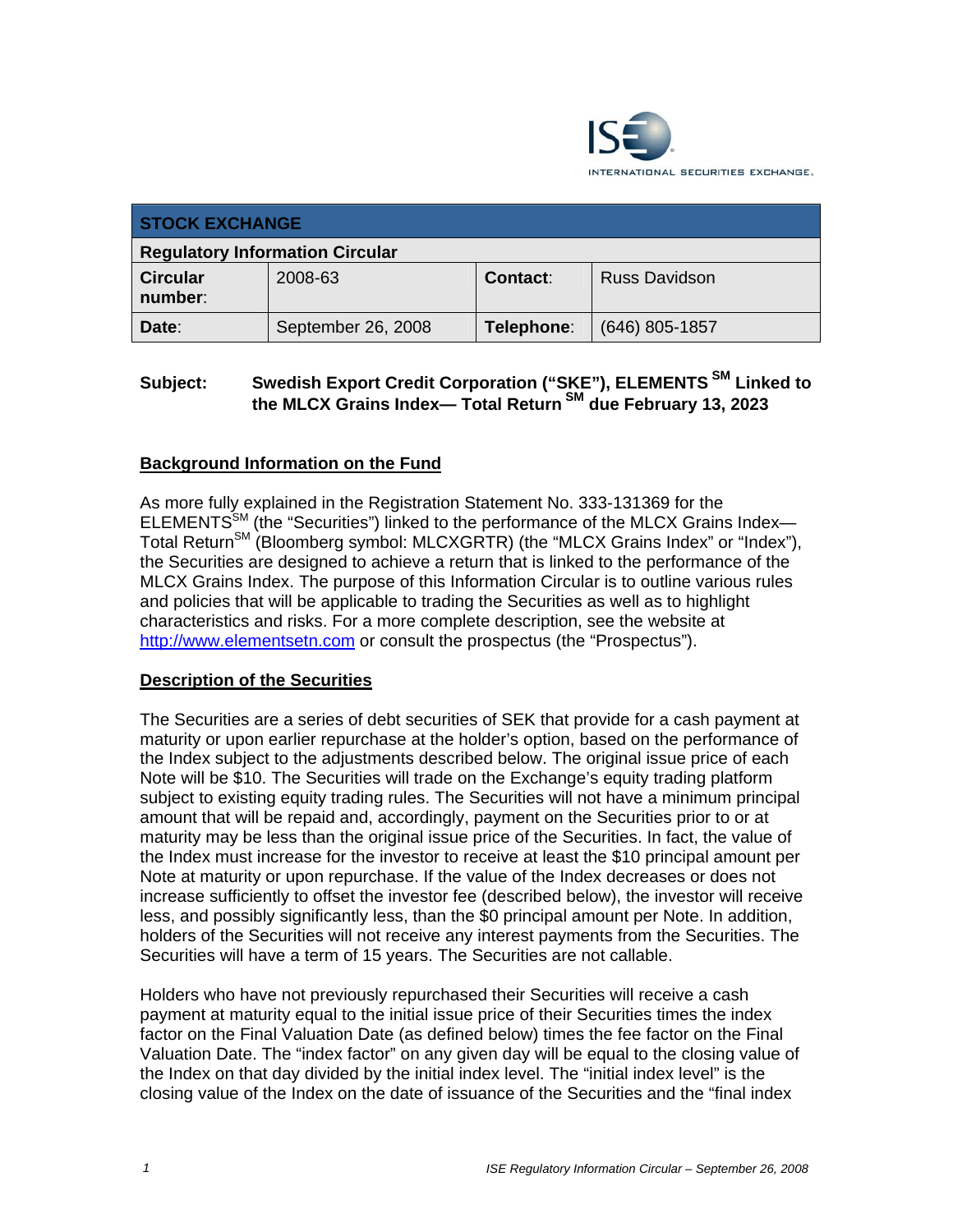level" is the closing value of the Index on the Final Valuation Date. The investor fee will be equal to 0.75% per year times the principal amount of holders' Securities times the index factor, calculated on a daily basis in the following manner: The fee factor on the date of issuance will equal zero. On each subsequent calendar day until maturity or early repurchase, the investor fee will increase by an amount equal to 0.75% times the principal amount of holders' Securities times the index factor on that day (or, if such day is not a trading day, the index factor on the immediately preceding trading day) divided by 365.

## **Repurchase Option**

Prior to maturity, holders may, subject to certain restrictions, choose to offer their Securities for repurchase by SEK on any repurchase date during the term of the Securities, beginning 90 days after the inception date. Any offer for repurchase made during the first 90 days after the inception date will have valuation and repurchase dates falling after that 90 day period. An offer of at least \$5,000,000 principal amount of Securities to SEK is required for repurchase on any repurchase date. On the repurchase date, SEK will repurchase the holder's Securities and deliver a cash payment in an amount equal to the weekly repurchase value, which is the principal amount of the holder's Securities *times* the index factor *times* the fee factor.

A repurchase date is the 4th business day following a valuation date. A valuation date is each Tuesday from the first Tuesday after issuance of the Securities until the last Tuesday before maturity of the Securities, unless the calculation agent determines that a market disruption event exists. The weekly scheduled valuation date may be postponed up to four (4) trading days due to a market disruption event. If a market disruption event exists, the value of the Index will be calculated by reference to the values of the unaffected Index Components on the scheduled weekly valuation date and by reference to the values of the affected Index Components on the first trading day after the scheduled valuation date on which no market disruption event exists. If a market disruption event continues to exist after four (4) trading days, the value of the Index for such weekly repurchase date will be determined by the calculation agent consistent with reasonable commercial standards. If the valuation date is postponed due to a market disruption event, the repurchase date will also be postponed by the same number of business days.

#### **Repurchase Procedure**

To redeem their Securities, holders must instruct their broker or other person through whom they hold their Securities to take the following steps:

- i. deliver an irrevocable Offer for Repurchase to Merrill Lynch Pierce Fenner & Smith ("Merrill Lynch") by 5:00 p.m. Eastern time ("ET") on the 5th scheduled business day before the applicable valuation date prior to the applicable repurchase date. \$5,000,000 principal amount or more must be offered for repurchase by SEK on any repurchase date. Merrill Lynch must acknowledge receipt in order for the offer to be effective;
- ii. must book a delivery vs. payment trade with respect to the Securities on the applicable valuation date at a price equal to the applicable weekly repurchase value, facing Merrill Lynch; and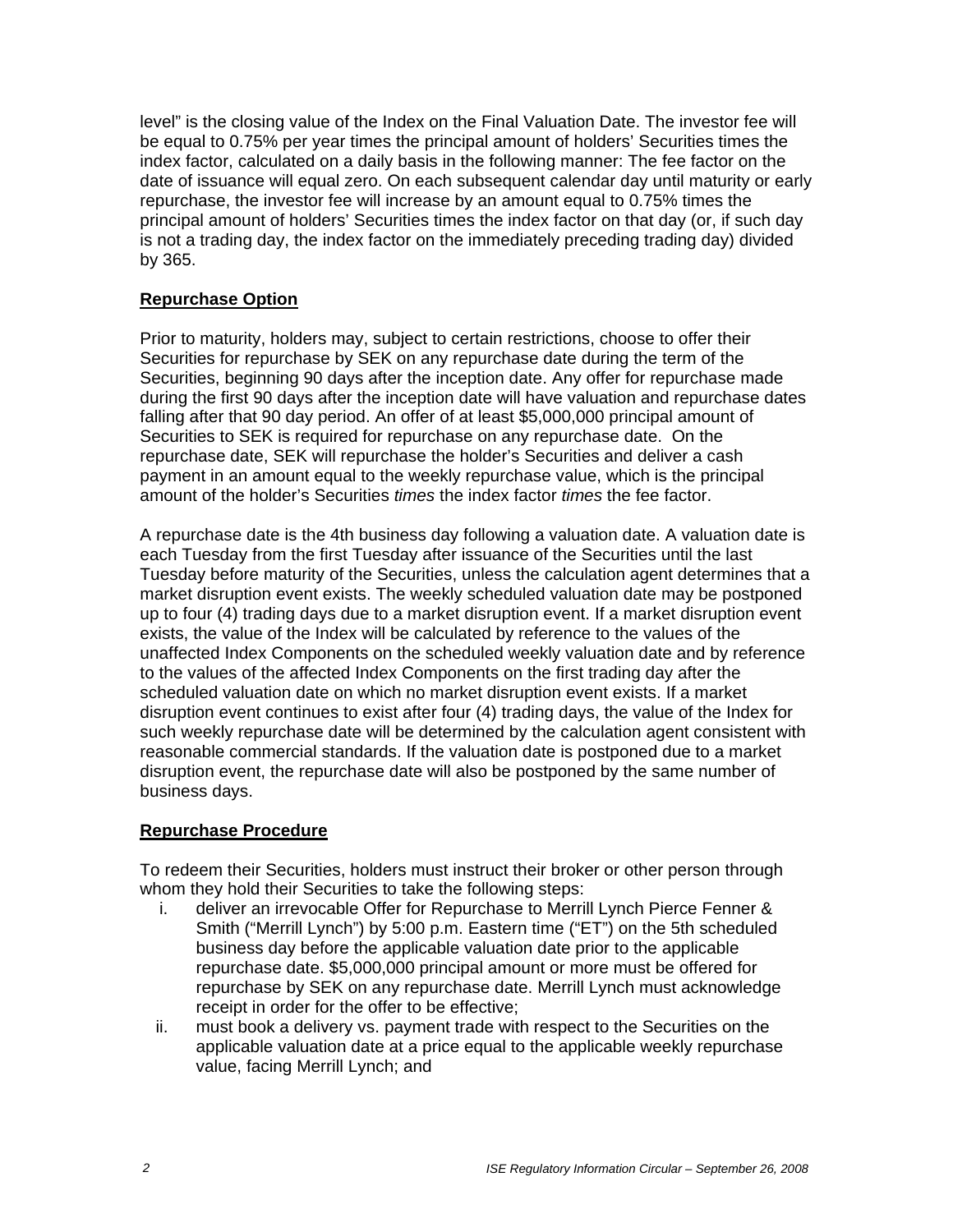iii. must cause the Depository Trust Corporation ("DTC") custodian to deliver the trade as booked for settlement via DTC at or prior to 10:00 a.m. ET on the applicable repurchase date (the fourth business day following the valuation date).

## **Market Disruption Event**

- Any of the following will be a market disruption event:
- a material limitation, suspension or disruption in the trading of any Index Component which results in a failure to disseminate or calculate a daily futures contract reference price;
- the daily futures contract reference price for any Index Component reaches it relevant price limit as set forth by the applicable futures exchange or board of trade;
- failure of the applicable futures exchange or board of trade to disseminate or publish the daily futures contract reference price for one or more Index Components; or
- any other event determined by the calculation agent, after consultation with SEK, that materially interferes with the ability to unwind all or a material portion of the hedge effected with respect to the Securities.

# **Default**

If an event of default occurs and the maturity of the Securities is accelerated, SEK will pay the default amount in respect of the principal of each Security at maturity. If a holder of a Security accelerates the maturity of the Security upon an event of default under the Indenture referenced in the accompanying prospectus, the amount payable upon acceleration will be the weekly repurchase value determined by the calculation agent on the next valuation date.

#### **Indicative Value**

The "Indicative Value" is designed to approximate the intrinsic economic value of the Securities on a real-time basis. An Indicative Value for the Securities will be calculated and published by Merrill Lynch at least every 15 seconds during the time the Securities are traded during the Exchanges Core Trading Session (9:30 am ET to 4:00 pm ET) under the Bloomberg symbol (GRUIV). The actual trading price of the Securities may vary significantly from their Indicative Value. Additionally, Merrill Lynch expects to calculate and publish the closing Indicative Value of the Securities on each trading day. In connection with the Securities, the term "Indicative Value" refers to the value at any time determined based on the following equation:

Indicative Value = Principal Amount per Security x (Current Index Level / Initial Index Level) x Current Fee Factor

where:

Principal Amount per Security = \$10; Current Index Level = The most recent published closing level of the Index; Initial Index Level = The closing level of the Index on the inception date; and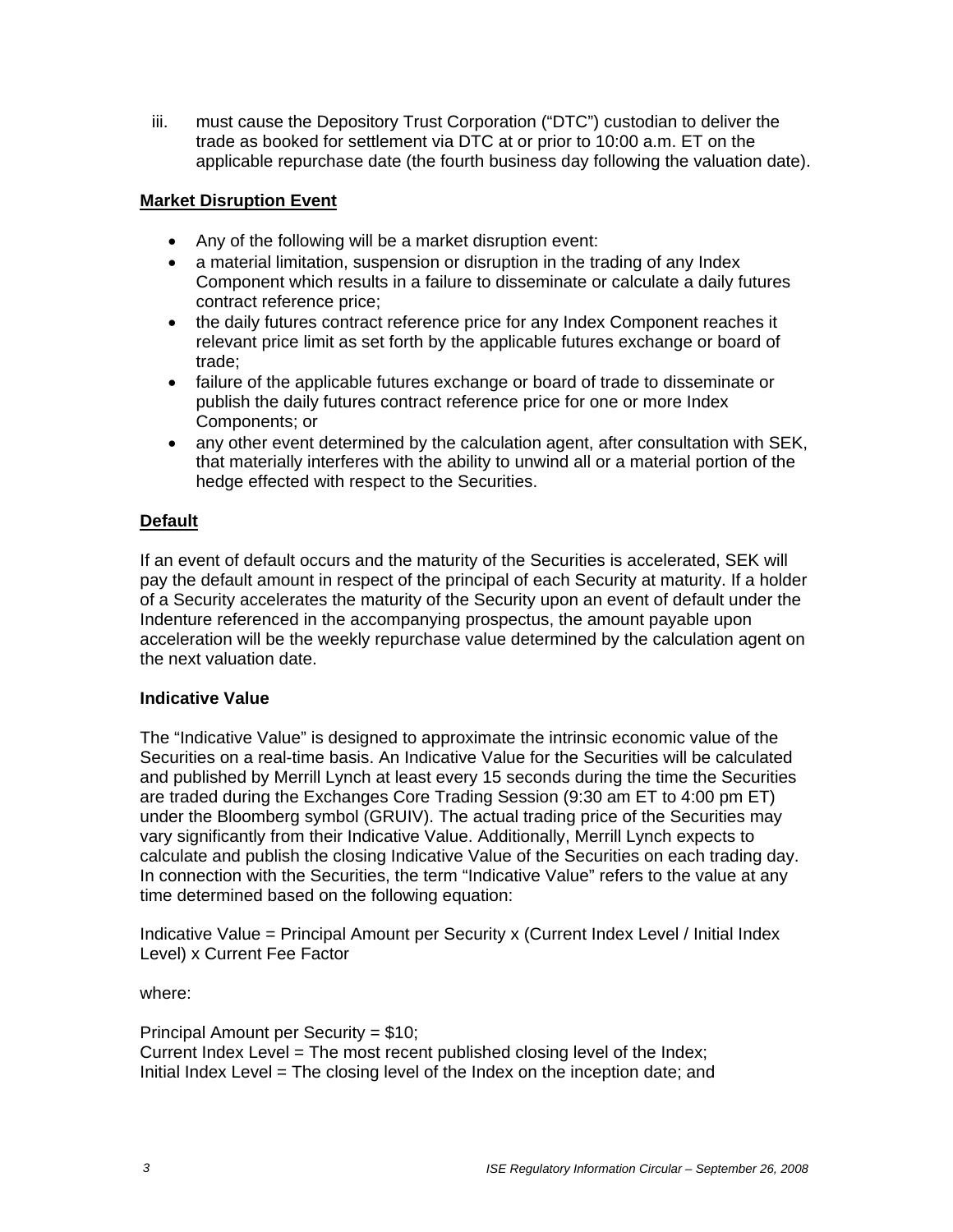Current Fee Factor = The most recent daily calculation of the fee factor with respect to the Securities, determined as described above (which, during any trading day, will be the fee factor determined on the preceding calendar day).

### **Description of the Index**

The Index (Bloomberg symbol: MLCXGRTR) is designed to provide a benchmark the grains sector and for investment in commodities as an asset class. The Index is comprised of futures contracts on four physical commodities: corn, soybeans, soy meal and wheat (each an "Index Commodity"). A commodity futures contract is an agreement that provides for the purchase and sale of a specified type and quantity of a commodity during a stated delivery month for a fixed price. In the case of the Index, as the exchange traded futures contracts on the four Index Commodities (the "Index Components") approach the month before expiration, they are replaced by contracts that have later expiration. This process is referred to as "rolling". The Index is a subindex of the MLCX Index— Total Return (the "MLCX") and the methodology with respect to the construction of the MLCX, including the Index, and the selection and rolling of the contracts included in the Index will be provided in the prospectus supplement.

#### **Investment Risks**

The Securities are unsecured promises of SEK and are not secured debt. The Securities are riskier than ordinary unsecured debt securities. As stated in the Prospectus, an investment in the Securities includes the following risks:

- Investor returns on the Securities will not reflect the return of an investment directly linked to the MLCX Grains Index.
- Even if the value of the Index at maturity or upon repurchase exceeds the initial Index level, holders may receive less than the principal amount of their Securities.
- Holders will not benefit from any increase in the value of the Index if such increase is not reflected in the value of the Index on the applicable valuation date.
- There are restrictions on the minimum number of Securities a holder may redeem and on the dates on which a holder may redeem them.
- The market value of the Securities may be influenced by many unpredictable factors, including volatile commodity prices.
- Historical values of the MLCX Grains Index should not be taken as an indication of the future performance of the Index during the term of the Securities.
- Commodity and option prices may change unpredictably affecting the value of the Index and the value of the Securities.
- Changes in SEK credit ratings may affect the market value of the Securities.
- There may not be an active trading market in the Securities; sales in the secondary market may result in significant losses.
- Trading and other transactions by SEK or its affiliates in instruments linked to the Index or Index components may impair the market value of the Securities.
- The liquidity of the market for the Securities may vary materially over time.
- SEK business activities may create conflicts of interest.
- The rights of SEK to use the Index are subject to the terms of a license agreement.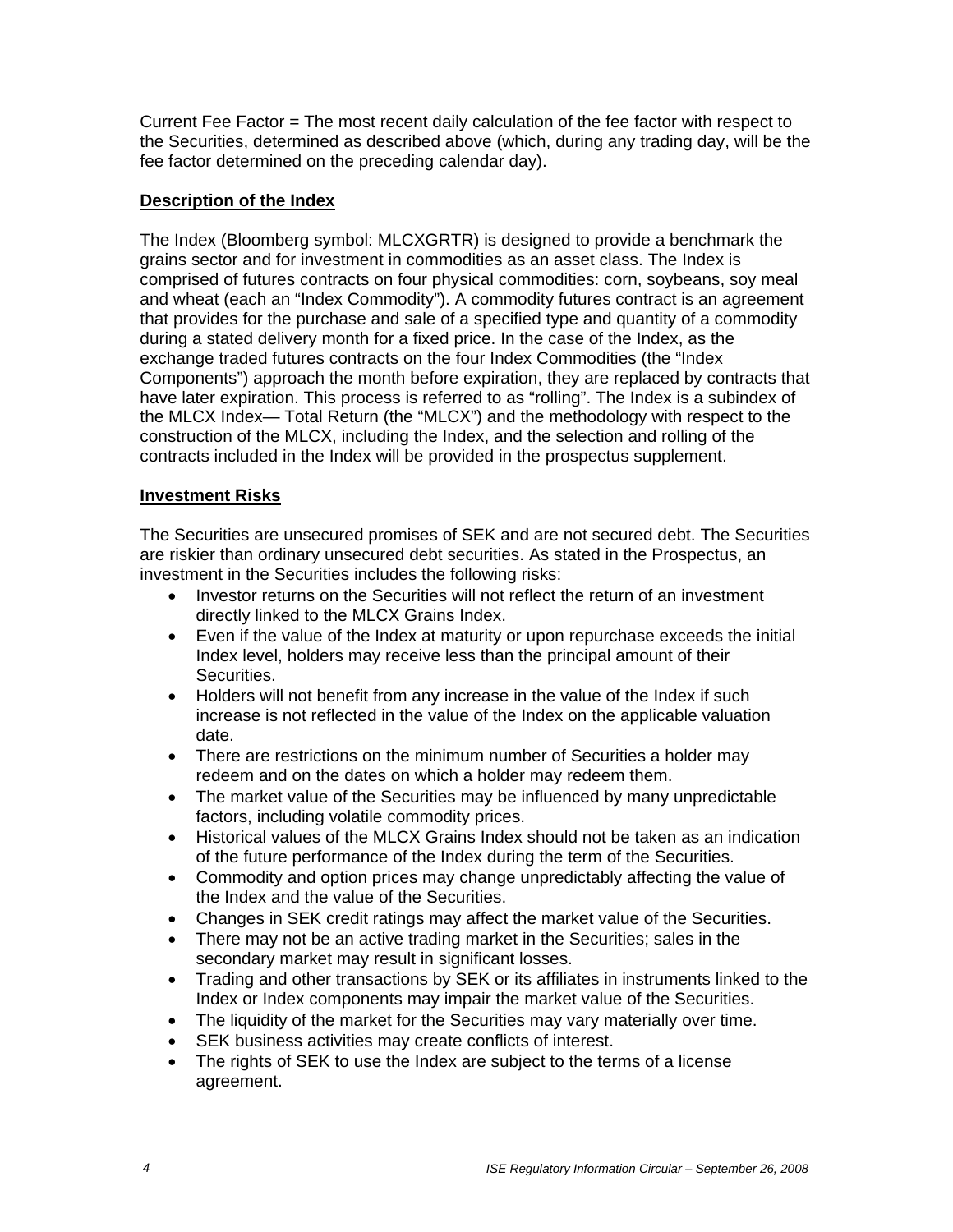- There are potential conflicts of interest between the holders and the calculation agent.
- If a market disruption event has occurred or exists on a valuation date, the calculation agent can postpone the determination of the value of the Index or the maturity date or a repurchase date.

#### **Exchange Rules Applicable to Trading in the Shares**

The Shares are considered equity securities, thus rendering trading in the Shares subject to the Exchange's existing rules governing the trading of equity securities.

## **Trading Hours**

The Shares will trade on ISE between 9:00 a.m. and 4:00 p.m. ET.

Equity Electronic Access Members ("Equity EAMs") trading the Shares during the Pre-Market Session are exposed to the risk of the lack of the calculation or dissemination of underlying index value or intraday indicative value ("IIV"). For certain derivative securities products, an updated underlying index value or IIV may not be calculated or publicly disseminated in the Pre-Market hours. Since the underlying index value and IIV are not calculated or widely disseminated during Pre-Market hours, an investor who is unable to calculate implied values for certain derivative securities products during Pre-Market hours may be at a disadvantage to market professionals.

# **Trading Halts**

ISE will halt trading in the Shares of a Trust in accordance with ISE Rule 2101(a)(2)(iii). The grounds for a halt under this Rule include a halt by the primary market because it stops trading the Shares and/or a halt because dissemination of the IIV or applicable currency spot price has ceased, or a halt for other regulatory reasons. In addition, ISE will stop trading the Shares of a Trust if the primary market de-lists the Shares.

#### **Delivery of a Prospectus**

Pursuant to federal securities laws, investors purchasing Shares must receive a prospectus prior to or concurrently with the confirmation of a transaction. Investors purchasing Shares directly from the Fund (by delivery of the Deposit Amount) must also receive a prospectus.

Prospectuses may be obtained through the Distributor or on the Fund's website. The Prospectus does not contain all of the information set forth in the registration statement (including the exhibits to the registration statement), parts of which have been omitted in accordance with the rules and regulations of the SEC. For further information about the Fund, please refer to the Trust's registration statement.

#### **No-Action Relief Under Federal Securities Regulations**

The SEC has issued no-action relief from certain provisions of and rules under the Securities Exchange Act of 1934, as amended (the "Exchange Act"), regarding trading in Barclays iPath securities with structures similar to that of the Securities. See letter dated July 27, 2006, from James A. Brigagliano, Acting Associate Director, Office of Trading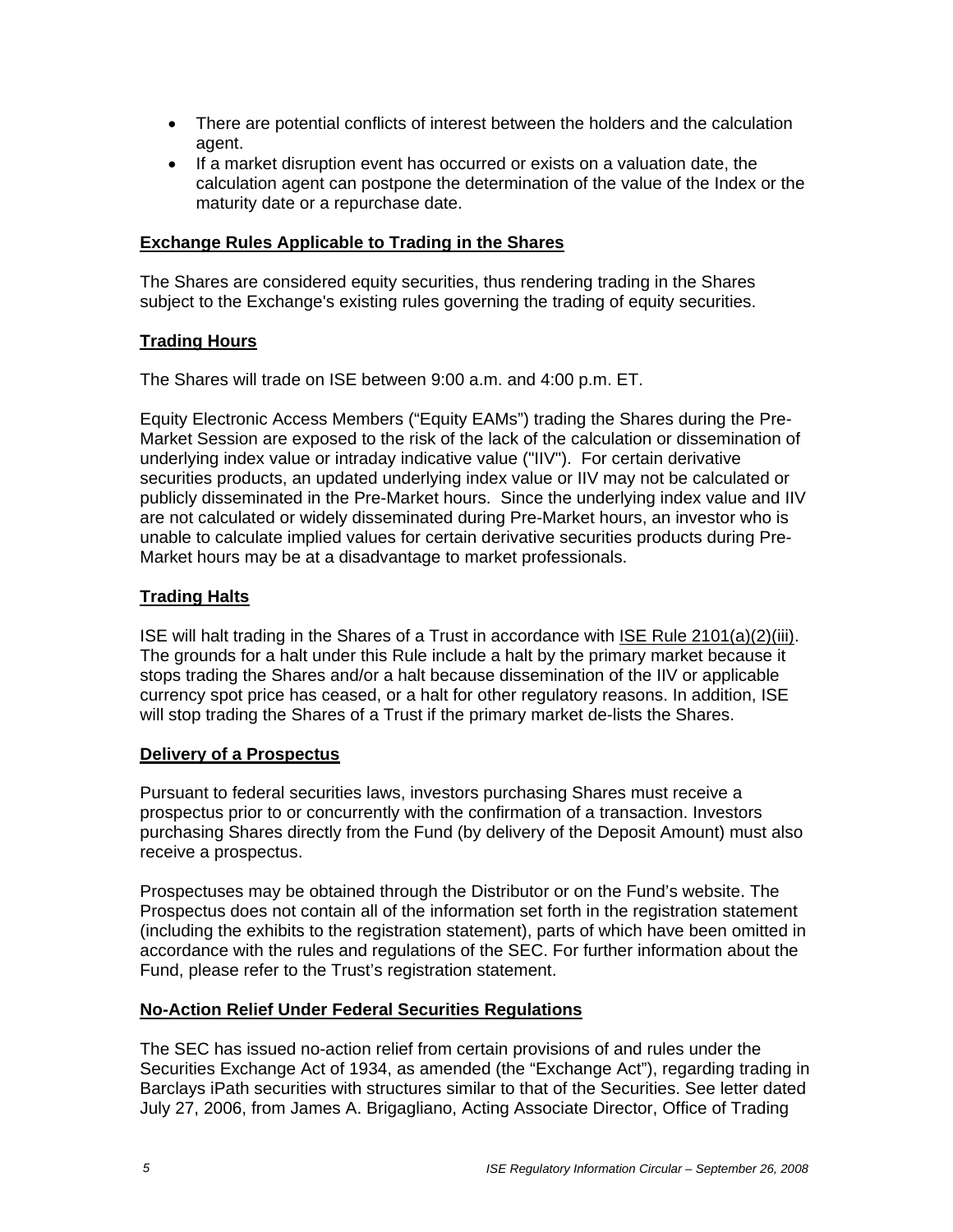Practices and Processing, Division of Market Regulation, to George H. White (the "Letter"). As what follows is only a summary of the relief outlined in the Letter, the Exchange also advises interested members to consult the Letter, for more complete information regarding the matters covered therein.

#### **Regulation M Exemptions**

Generally, Rules 101 and 102 of Regulation M is an anti-manipulation regulation that, subject to certain exemptions, prohibits a "distribution participant" and the issuer or selling security holder, in connection with a distribution of securities, from bidding for, purchasing, or attempting to induce any person to bid for or purchase, any security which is the subject of a distribution until after the applicable restricted period, except as specifically permitted in Regulation M. The provisions of the Rules apply to underwriters, prospective underwriters, brokers, dealers, and other persons who have agreed to participate or are participating in a distribution of securities, and affiliated purchasers of such persons.

The Letter states that the SEC Division of Market Regulation will not recommend enforcement action under Rule 101 of Regulation M against persons who may be deemed to be participating in a distribution of the notes to bid for or purchase the notes during their participation in such distribution.

Rule 102 of Regulation M prohibits issuers, selling security holders, or any affiliated purchaser of such person from bidding for, purchasing, or attempting to induce any person to bid for or purchase a covered security during the applicable restricted period in connection with a distribution of securities effected by or on behalf of an issuer or selling security holder. Rule 100 of Regulation M defines "distribution" to mean any offering of securities that is distinguished from ordinary trading transactions by the magnitude of the offering and the presence of special selling efforts and selling methods.

The Letter states that the SEC Division of Market Regulation will not recommend enforcement action under Rule 102 of Regulation M against Barclays and its affiliated purchasers who bid for or purchase or redeem notes during the continuous offering of the notes.

#### **Section 11(d)(1) of the Exchange Act; Exchange Act Rule 11d1-2**

Section 11(d)(1) of the Exchange Act generally prohibits a person who is both a broker and a dealer from effecting any transaction in which the broker-dealer extends credit to a customer on any security which was part of a new issue in the distribution of which he or she participated as a member of a selling syndicate or group within thirty days prior to such transaction.

The Letter states that the SEC Division of Market Regulation will not recommend enforcement action under Section 11(d)(1) of the Exchange Act against broker-dealers who treat the notes, for purposes of Rule 11d1-2, as "securities issued by a registered …open-end investment company as defined in the Investment Company Act" and thereby, extend credit or maintain or arrange for the extension or maintenance of credit on the notes that have been owned by the persons to whom credit is provided for more than 30 days, in reliance on the exemption contained in the rule.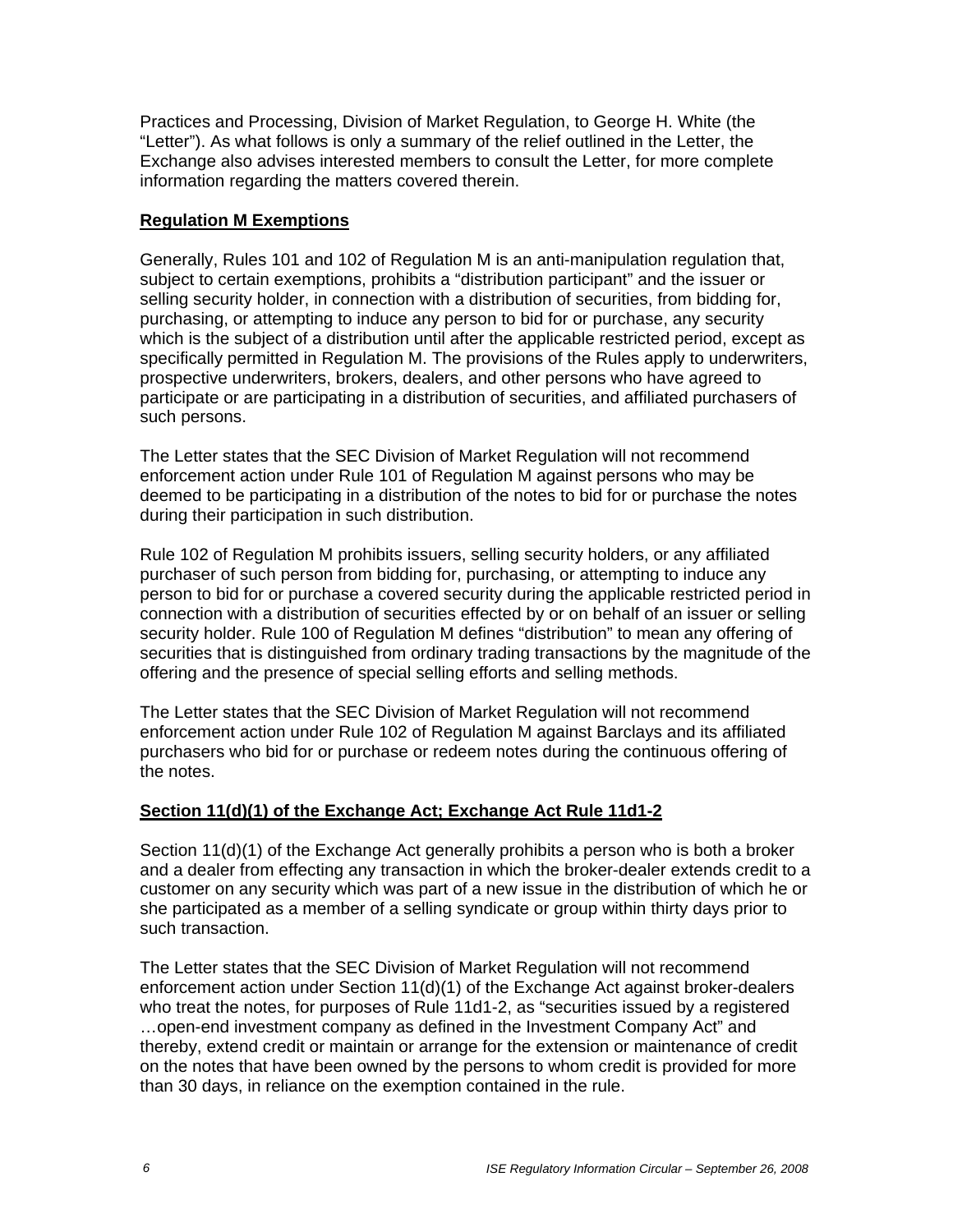**This Regulatory Information Bulletin is not a statutory Prospectus. Equity EAMs should consult the Trust's Registration Statement, SAI, Prospectus and the Fund's website for relevant information.**